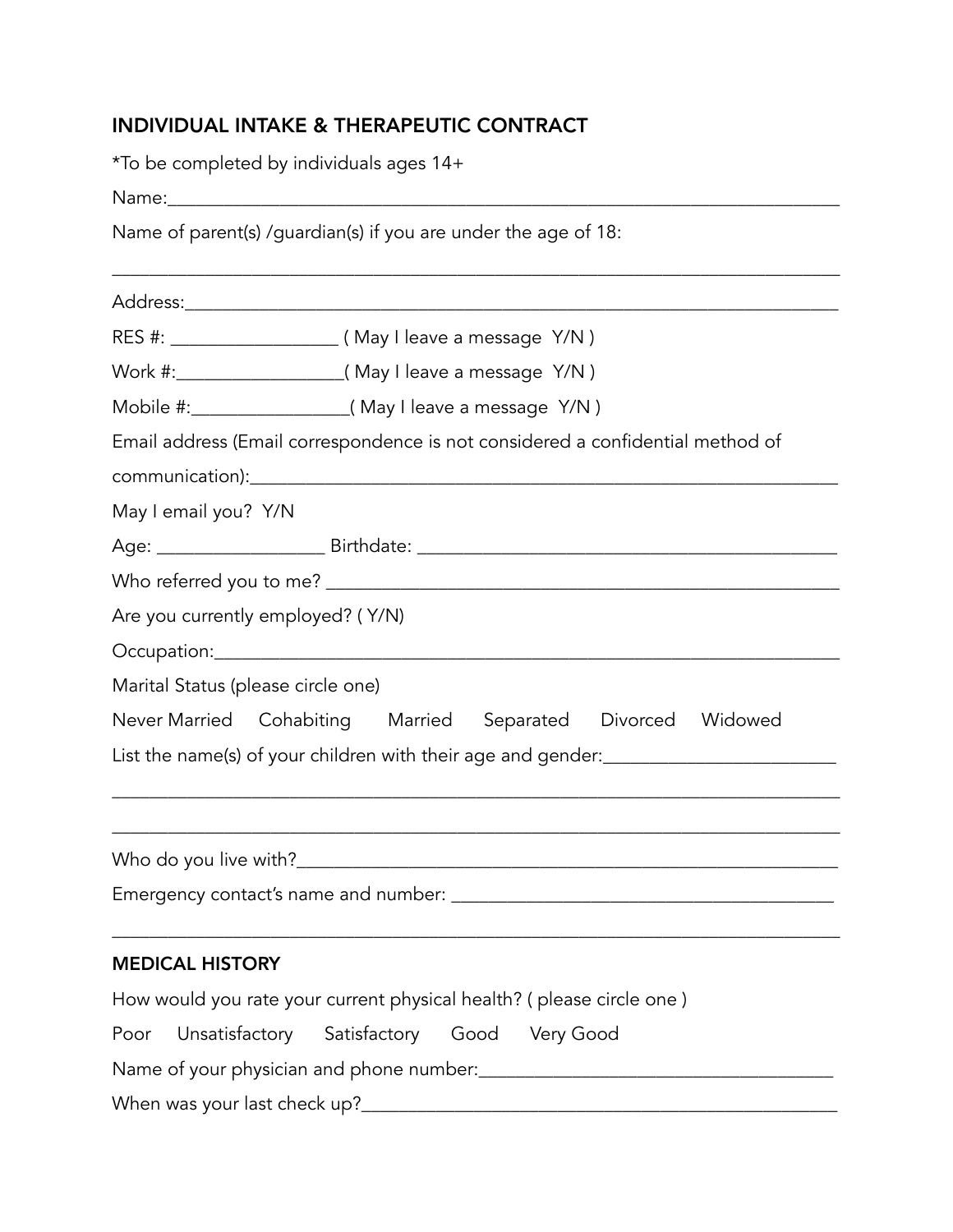Please list any specific health problems you are currently experiencing and any medications you currently take:\_\_\_\_\_\_\_\_\_\_\_\_\_\_\_\_\_\_\_\_\_\_\_\_\_\_\_\_\_\_\_\_\_\_\_\_\_\_\_\_\_\_\_\_\_\_\_\_\_\_

| Did you experience any significant illnesses during childhood or adolescence?                                              |  |  |
|----------------------------------------------------------------------------------------------------------------------------|--|--|
| How would you rate your current sleeping habits? (Please circle one)<br>Unsatisfactory Satisfactory Good Very Good<br>Poor |  |  |
|                                                                                                                            |  |  |
| What types of exercise do you participate in? __________________________________                                           |  |  |
| Please list any difficulties you have with your appetite or eating habits:                                                 |  |  |
| Do you drink alcohol? If yes, how much?                                                                                    |  |  |
| Do you use recreational drugs? If so, what kind and how often? _____                                                       |  |  |
| Are you currently experiencing overwhelming sadness, grief or depression? Y/N                                              |  |  |
| If yes, for approximately for how long?                                                                                    |  |  |
| Are you currently experiencing anxiety? Y/N                                                                                |  |  |
| If yes, for approximately for how long?_________                                                                           |  |  |
| Have you previously received any type of mental health services (psychotherapy,                                            |  |  |
| psychiatric services, etc.)? Y/N                                                                                           |  |  |
| If yes, when and for how long? Name(s) of previous therapist(s):                                                           |  |  |

\_\_\_\_\_\_\_\_\_\_\_\_\_\_\_\_\_\_\_\_\_\_\_\_\_\_\_\_\_\_\_\_\_\_\_\_\_\_\_\_\_\_\_\_\_\_\_\_\_\_\_\_\_\_\_\_\_\_\_\_\_\_\_\_\_\_\_\_\_\_\_\_\_\_\_\_\_\_

\_\_\_\_\_\_\_\_\_\_\_\_\_\_\_\_\_\_\_\_\_\_\_\_\_\_\_\_\_\_\_\_\_\_\_\_\_\_\_\_\_\_\_\_\_\_\_\_\_\_\_\_\_\_\_\_\_\_\_\_\_\_\_\_\_\_\_\_\_\_\_\_\_\_\_\_\_\_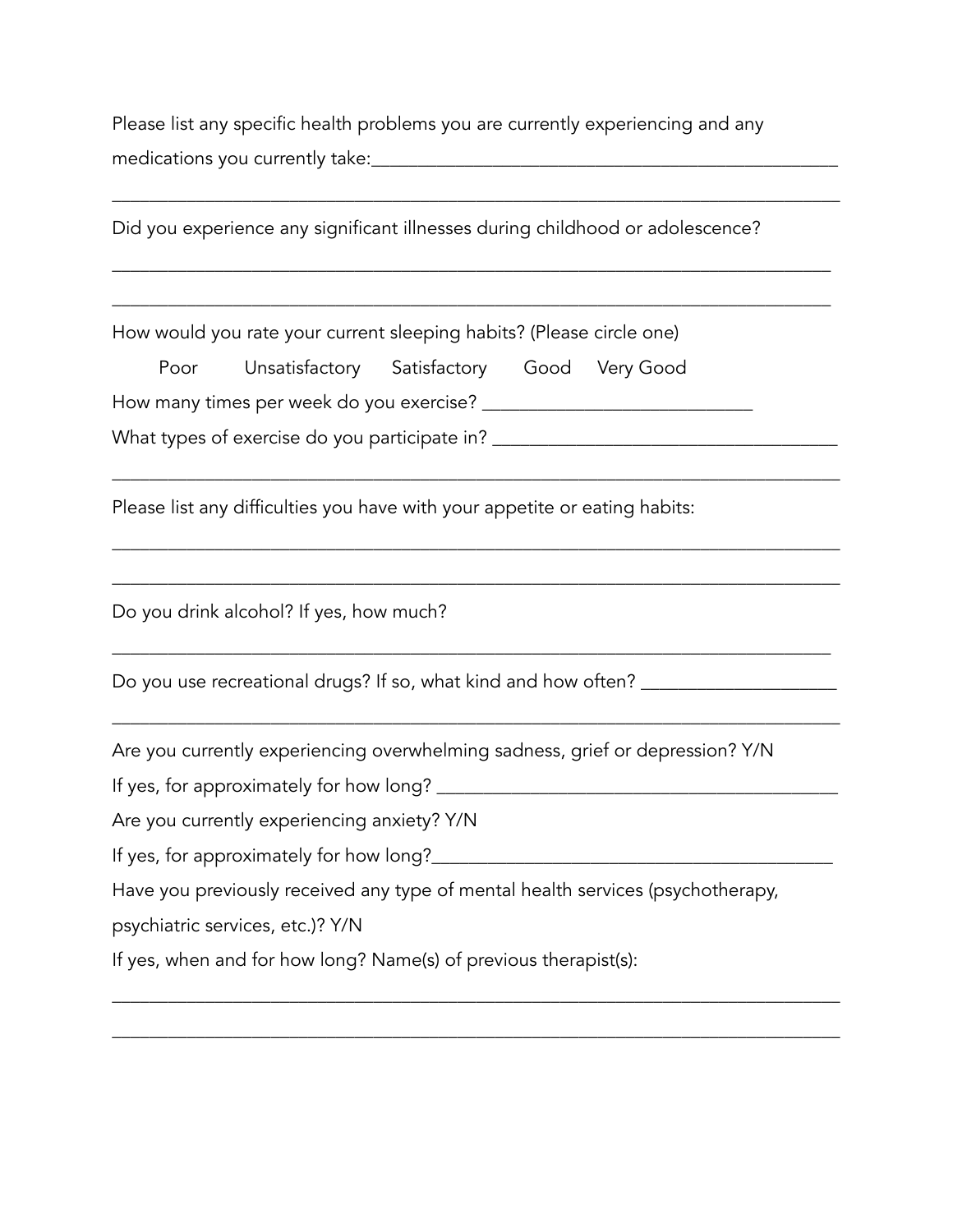### CIRCLE ANY OF THE FOLLOWING THAT MAY APPLY TO YOU:

Headaches Inferiority feelings Shy with people Dizziness Feel tense Can't make friends Fainting spells Feeling panicky Afraid of people No appetite Binge eating Fears and phobias Poor home conditions Obsessions Unable to enjoy yourself Stomach trouble Depressed/Sad Always worried Suicidal feelings Often fatigued Hallucinations Need for tranquilizers Alcoholism Overambitious Financial problems Infidelity Job problems Nightmares Unable to relax Insomnia Gambling Recurrent dreams Sexual problems Alcohol/Drug Use Sexual Identity Perfectionism Bereavement Self-injurious behaviour Divorce/separation Trauma Trouble with the law Legal matters Aggressive behaviour Restrictive eating Anxiety Internet/gaming addiction Discrimination

### FAMILY OF ORIGIN

Indicate if there is a family history of any of the following. If yes, please indicate the family member's relationship to you: Alcohol/Substance Abuse: Y/N \_\_\_\_\_\_\_\_\_\_\_\_\_\_\_\_\_\_\_\_\_\_\_\_\_\_\_\_\_\_\_\_\_\_\_\_\_\_\_\_\_\_\_\_\_\_\_\_\_ Anxiety: Y/N \_\_\_\_\_\_\_\_\_\_\_\_\_\_\_\_\_\_\_\_\_\_\_\_\_\_\_\_\_\_\_\_\_\_\_\_\_\_\_\_\_\_\_\_\_\_\_\_\_\_\_\_\_\_\_\_\_\_\_\_\_\_\_\_\_\_ Depression: Y/N\_\_\_\_\_\_\_\_\_\_\_\_\_\_\_\_\_\_\_\_\_\_\_\_\_\_\_\_\_\_\_\_\_\_\_\_\_\_\_\_\_\_\_\_\_\_\_\_\_\_\_\_\_\_\_\_\_\_\_\_\_\_\_ Eating Disorders: Y/N\_\_\_\_\_\_\_\_\_\_\_\_\_\_\_\_\_\_\_\_\_\_\_\_\_\_\_\_\_\_\_\_\_\_\_\_\_\_\_\_\_\_\_\_\_\_\_\_\_\_\_\_\_\_\_\_\_\_ Schizophrenia: Y/N\_\_\_\_\_\_\_\_\_\_\_\_\_\_\_\_\_\_\_\_\_\_\_\_\_\_\_\_\_\_\_\_\_\_\_\_\_\_\_\_\_\_\_\_\_\_\_\_\_\_\_\_\_\_\_\_\_\_\_\_\_ Suicide Attempts: Y/N \_\_\_\_\_\_\_\_\_\_\_\_\_\_\_\_\_\_\_\_\_\_\_\_\_\_\_\_\_\_\_\_\_\_\_\_\_\_\_\_\_\_\_\_\_\_\_\_\_\_\_\_\_\_\_\_\_ Obsessive Compulsive Behaviour: Y/N\_\_\_\_\_\_\_\_\_\_\_\_\_\_\_\_\_\_\_\_\_\_\_\_\_\_\_\_\_\_\_\_\_\_\_\_\_\_\_\_\_\_\_ Domestic Violence: Y/N \_\_\_\_\_\_\_\_\_\_\_\_\_\_\_\_\_\_\_\_\_\_\_\_\_\_\_\_\_\_\_\_\_\_\_\_\_\_\_\_\_\_\_\_\_\_\_\_\_\_\_\_\_\_\_\_ Father's name and age:  $\Box$ His occupation:\_\_\_\_\_\_\_\_\_\_\_\_\_\_\_\_\_\_\_\_\_\_\_\_\_\_\_\_\_\_\_\_\_\_\_\_\_\_\_\_\_\_\_\_\_\_\_\_\_\_\_\_\_\_\_\_\_\_\_\_\_\_\_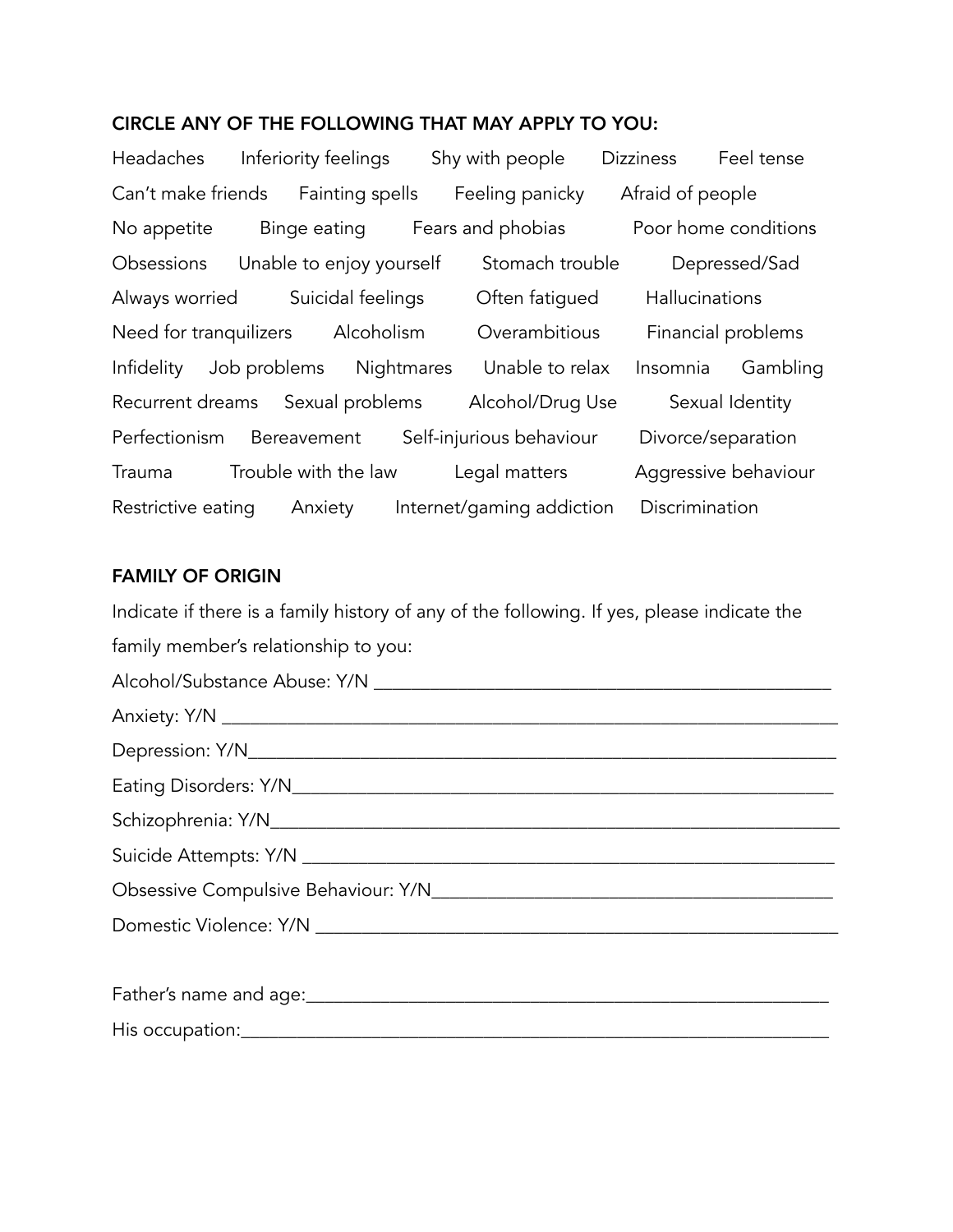Health (If deceased: circumstance and how loss affected you):\_\_\_\_\_\_\_\_\_\_\_\_\_\_\_\_\_\_\_

|                 | Describe your father's personality and the nature of your relationship with him past and          |
|-----------------|---------------------------------------------------------------------------------------------------|
|                 |                                                                                                   |
|                 |                                                                                                   |
|                 |                                                                                                   |
|                 |                                                                                                   |
|                 | Health (If deceased: circumstance and how the loss affected you):_______________                  |
|                 | Describe your mother's personality and the nature of your relationship with her past              |
|                 |                                                                                                   |
| <b>SIBLINGS</b> |                                                                                                   |
|                 | Age:______________                                                                                |
|                 |                                                                                                   |
|                 |                                                                                                   |
|                 |                                                                                                   |
|                 | Age:________________                                                                              |
|                 |                                                                                                   |
|                 | Age :________________________                                                                     |
|                 |                                                                                                   |
|                 | Describe your relationship with your siblings (past and present): [11] Describe your relationship |
|                 |                                                                                                   |
|                 |                                                                                                   |
|                 |                                                                                                   |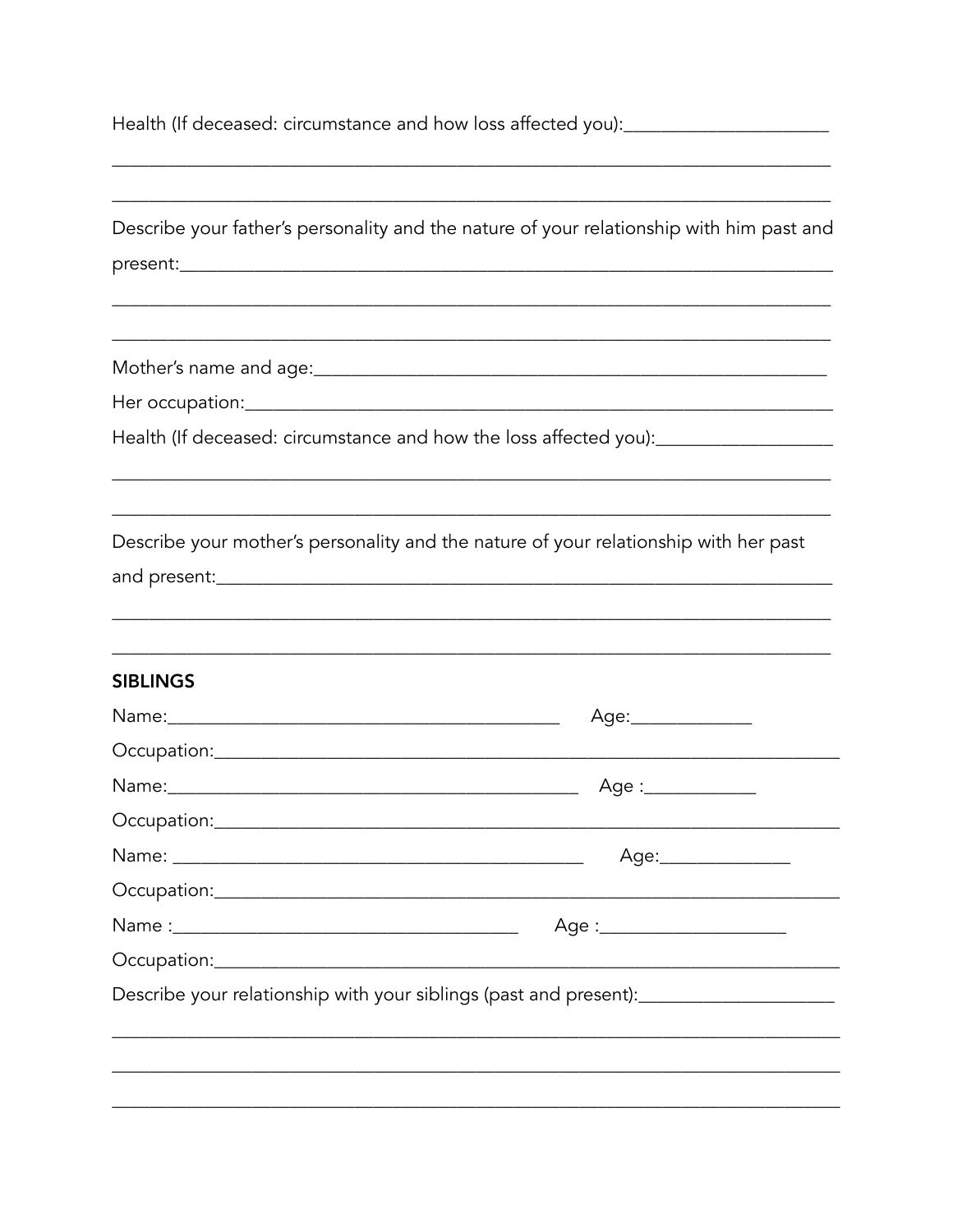Were there other adults involved in your upbringing? Y/N

Describe the atmosphere in your childhood home:

## **ROMANTIC RELATIONSHIPS**

Are you currently in a relationship? Y/N

Do you live with your partner? Y/N

On a scale of 1-10, how would you rate your relationship?\_\_\_\_\_\_\_\_\_\_\_\_\_\_\_\_\_\_\_\_\_\_\_\_

Give details on any previous marriages or long-term relationships?\_\_\_\_\_\_\_\_\_\_\_\_\_\_

# **SELF DESCRIPTION**

What significant life changes or stressful events have you experienced recently?

Do you enjoy your work? Is there anything stressful about your current work?

Do you have any spiritual or cultural affiliations? Y/N If yes, please describe:<br>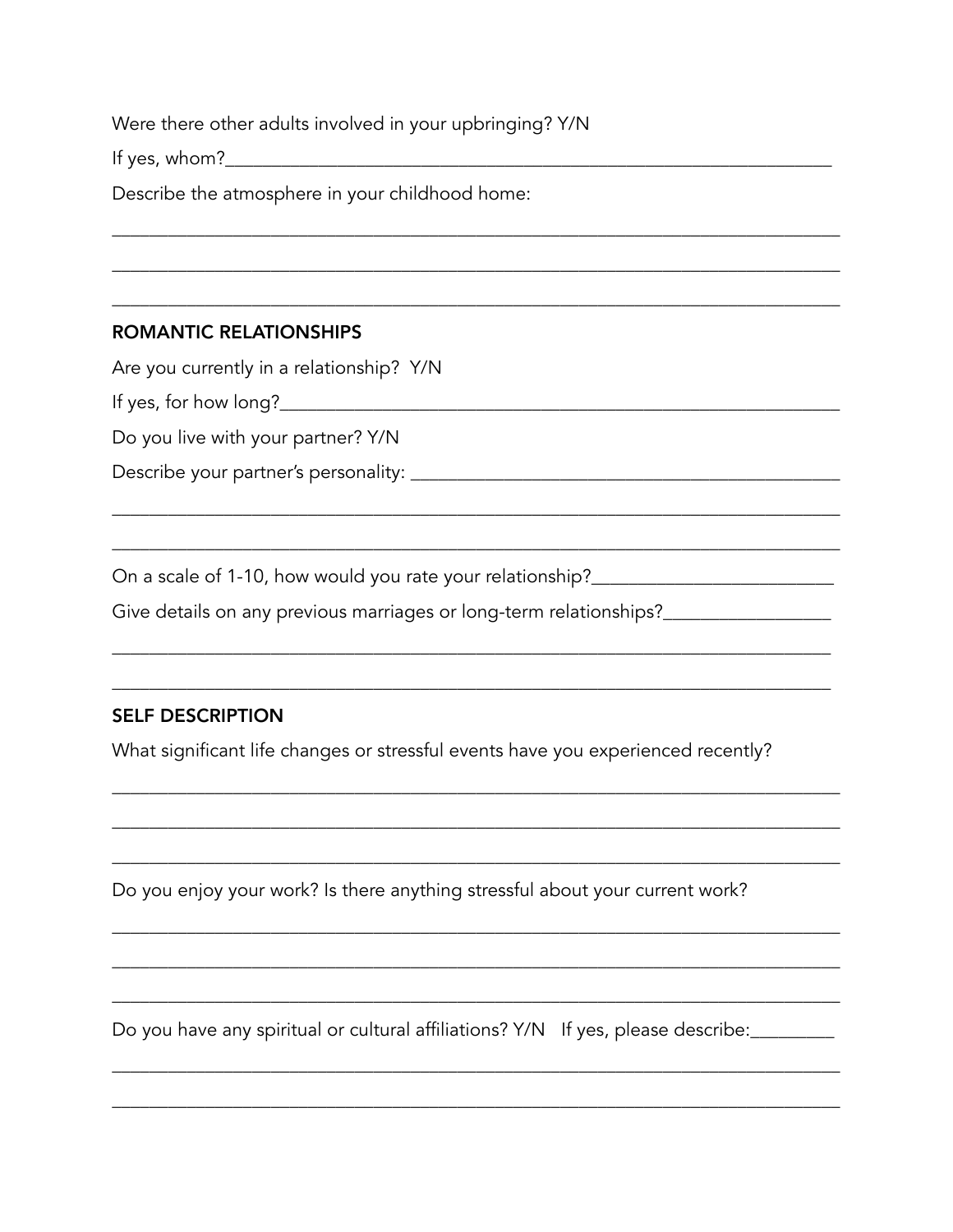What do you consider to be some of your positive qualities and skills? What do you like about yourself?

What brings you to therapy and what would you like to accomplish?

Thank you for taking the time to complete this extensive questionnaire. It helps me to help you!

Signature: Management and Communications of the Communication of the Communication of the Communication of the

Date: Date: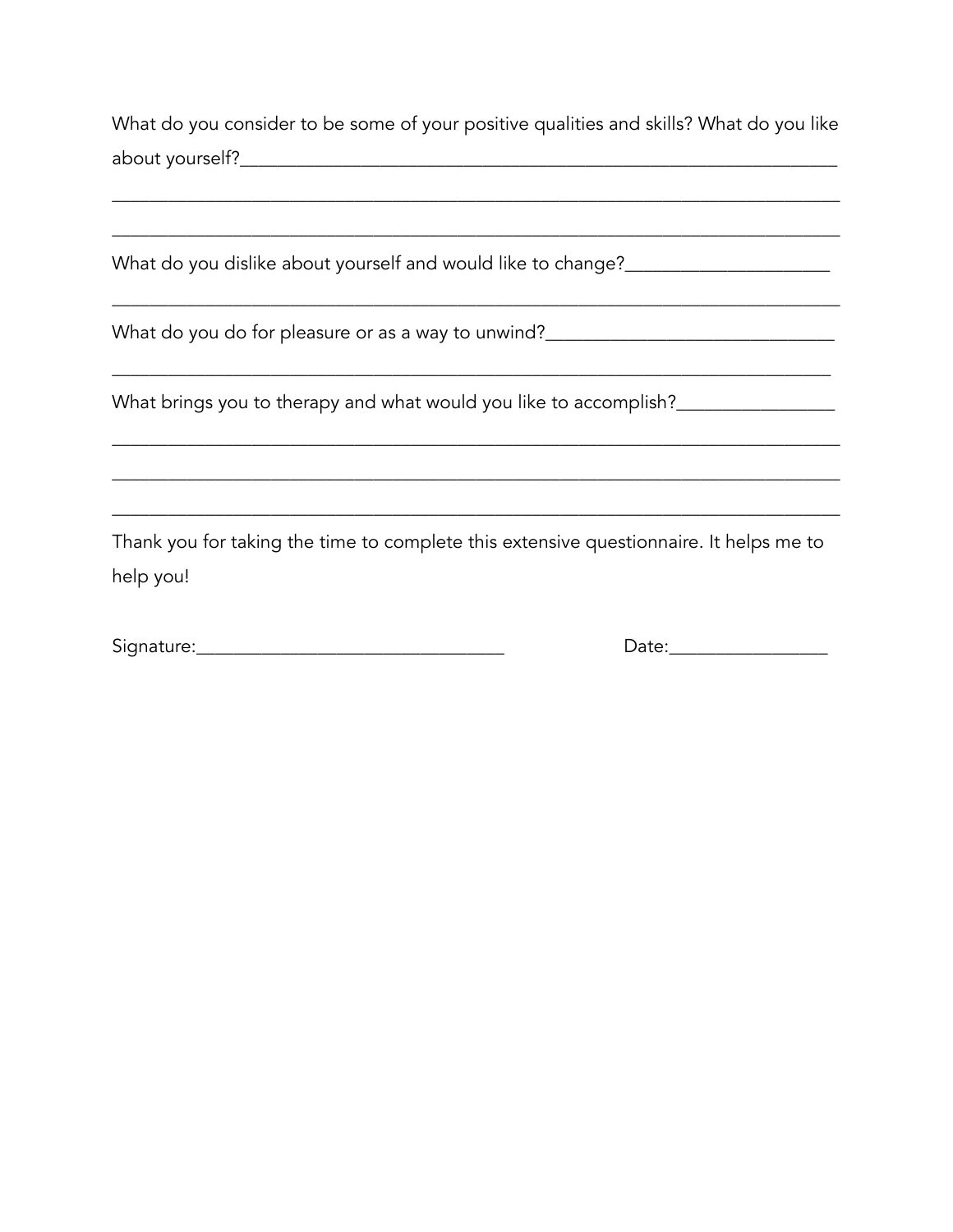# THERAPEUTIC CONTRACT

I consent to treatment with Adrienne Durst. I understand that I can terminate therapy at any time. Confidentiality is a fundamental principle of therapy. I understand that no information shared or disclosed between myself and Adrienne will be disclosed to any third party without my written permission, except for the following circumstances:

**1. DUTY TO WARN & PROTECT:** When a client discloses intentions or a plan to harm another person, the mental health professional is required to warn the intended victim and report this information to legal authorities. In cases in which the client discloses or implies a plan for suicide, the health care professional is required to notify the family of the client and/or required authorities.

# 2. ABUSE OF CHILDREN & VULNERABLE ADULTS

If a client states or suggest that he or she is abusing a child (or vulnerable adult) or has recently abused a child (or vulnerable adult) or that a child (or vulnerable adult) is in danger of abuse, the mental health professional is required to report this information to the appropriate social services and/or legal authorities.

## 3. PRENATAL EXPOSURE

Mental health care professionals are required to report admitted prenatal exposure to controlled substances that are potentially harmful.

## 4. INSURANCE PROVIDERS

Insurance companies and other third-party payers are given information that they request regarding services to clients.

## 5. SUPERVISION/CONSULTATION

The therapist may discuss treatment for the purpose of supervision and consultation when needed, with the understanding that any identifying characteristics remain confidential. If you ever want me to share information with someone else ( such as your doctor), you need to sign a written authorization form giving me consent to do so.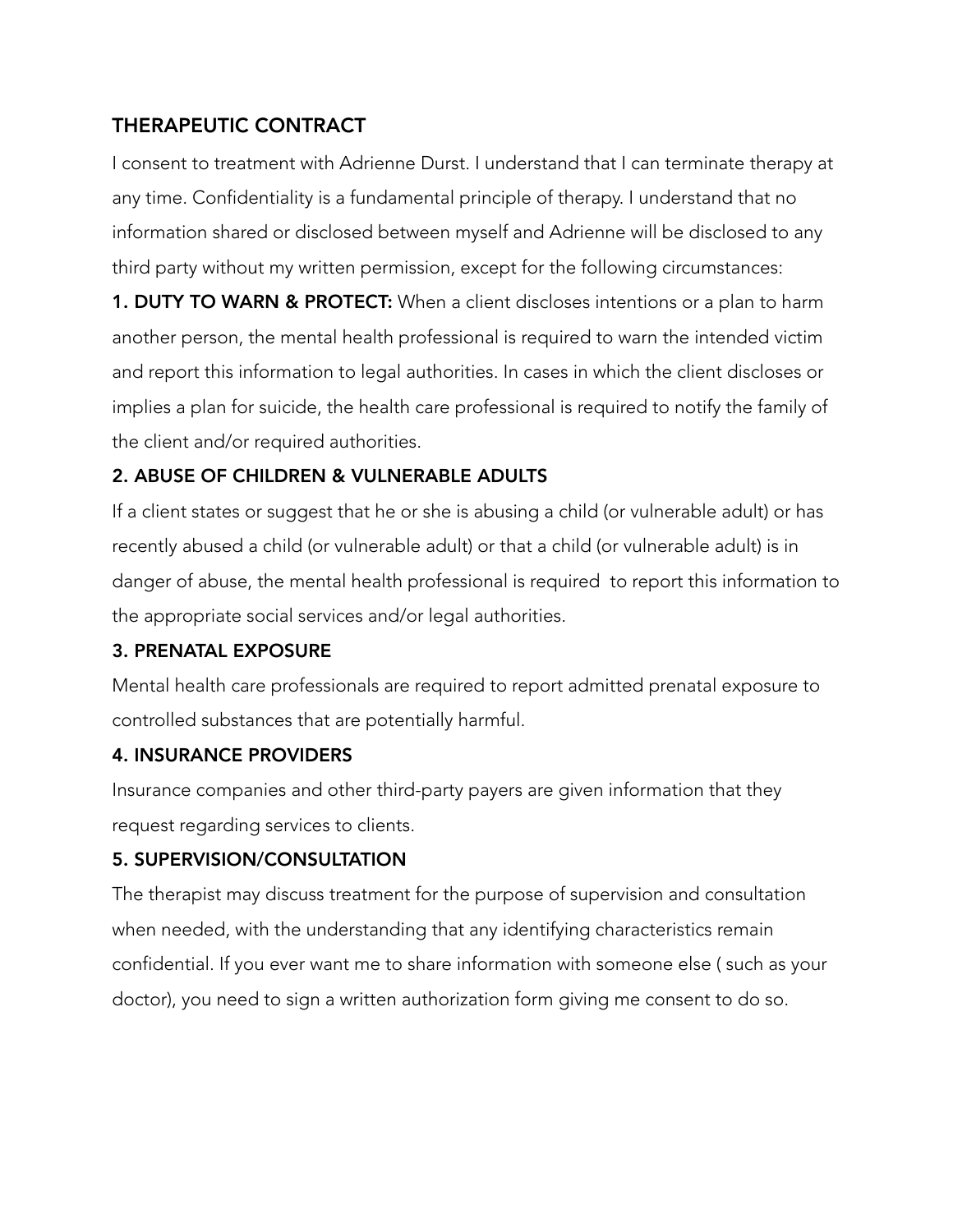#### **SESSIONS**

Sessions are 50 minutes in length and take place weekly. If you appear late for a session that time will be lost at your expense. Couple and family therapy sessions begin only when everyone is present. Longer and more frequent sessions may be arranged by mutual agreement. If several members of your family attend sessions with me, or when working with partners in couples therapy, information shared with me by one family member is not necessarily confidential from others in treatment.

#### **FEES**

The rate per session is 170 dollars for individuals and 190 dollars for couples and family therapy. Fees are payable at the beginning of each session and can be made either by cash, check or etransfer. I am only available to discuss scheduling arrangements by phone. It is recommended that if there is information that you want to discuss that an additional session is booked, as phone conversations over 15 minutes will be billed for one therapeutic hour. There will be a fee for any requested documents. Fees are reevaluated and subject to change on a yearly basis. Fees for couple or family therapy remain the same even if you are seen during an individual session without your partner, spouse, parent or other family member.

#### **INSURANCE**

I am a member of the Order of Social Workers of Quebec as a Marital and Family Therapist, my permit number is # DURA05-02-180. I also hold a Psychotherapist permit through the Ordre des Psychologues du Quebec and my permit number is #60581-13. Additionally, I can issue receipts under the Academy of Naturopaths and Naturotherapist of Canada and my permit number is #12-5715. Since insurance policies may vary, it is important to read your policy carefully and understand the extent of your coverage. If receipts are needed for insurance please advise me.

#### CANCELLATION POLICY

You are required to give 48 hours if you are unable to attend the session. Cancellations received less then two business days in advance and missed appointments will be charged at the full fee, except in instances of illness or emergency.